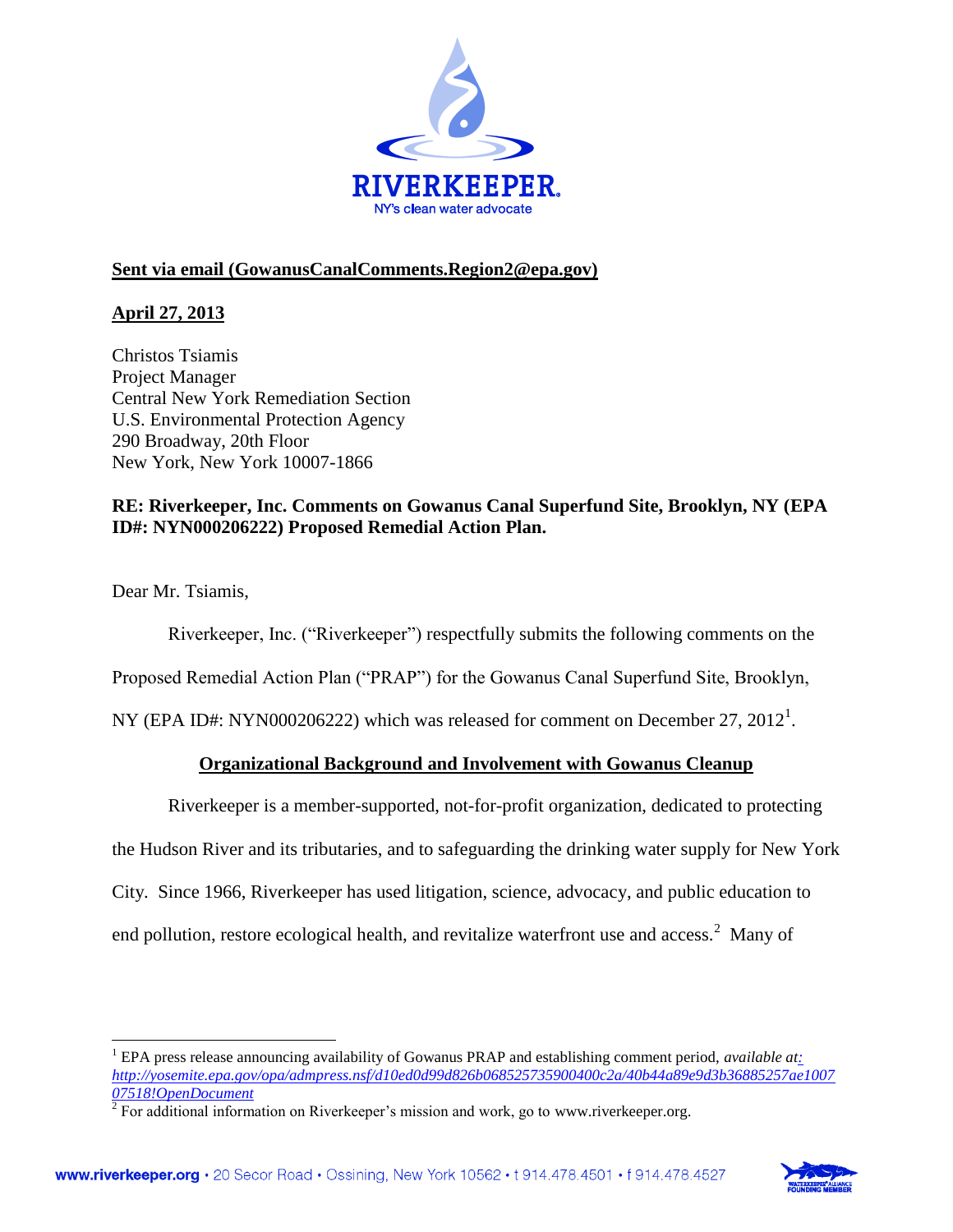Riverkeeper's members live in the communities surrounding the Canal including members of the Brooklyn Riverkeeper Action Group ("BRAG").

The Gowanus Canal, located in Brooklyn, NY is one of the most heavily contaminated water bodies in the nation. This 1.8 mile long, 100 foot wide, canal was built in the 19th century and historically was home to many industries including manufactured gas plants, cement factories, oil refineries, tanneries, and chemical plants. After nearly 150 years of use, the canal has become heavily contaminated with PCBs, heavy metals, pesticides, volatile organic compounds, sewage solids from combined sewer overflows, and polycyclic aromatic hydrocarbons ("PAHs").

Riverkeeper is an organizational member of the Gowanus Canal Superfund Community Advisory Group (CAG) and has been actively involved with the Gowanus Canal Superfund site since the Canal was nominated for inclusion on the National Priorities List ("NPL") in 2009. Riverkeeper supported the listing of the Canal and called upon the EPA to undertake a comprehensive cleanup to address the decades of historic contamination in the Canal, ongoing sources of pollution from properties upland of the Canal, and discharges from Combined Sewer Overflows ("CSOs") following the Canal's NPL listing proposal.<sup>3</sup>

In addition to Riverkeeper's involvement with the CAG our Water Quality testing program conducts regular sampling of the Gowanus Canal<sup>4</sup> and our Gowanus Canal Pollution Enforcement Initiative has worked with the New York State Department of Environmental

<sup>3</sup> Riverkeeper Comments on Gowanus Canal NPL listing, *available at* www.riverkeeper.org/wpcontent/uploads/2009/07/RvK\_Comments\_Gowanus\_Canal\_NPL\_Listing.pdf

<sup>&</sup>lt;sup>4</sup> Riverkeeper Water Quality Testing Locations: Gowanus Canal [www.riverkeeper.org/water-quality/locations/nyc](http://www.riverkeeper.org/water-quality/locations/nyc-hudson-bergen/gowanus-canal/)[hudson-bergen/gowanus-canal/](http://www.riverkeeper.org/water-quality/locations/nyc-hudson-bergen/gowanus-canal/)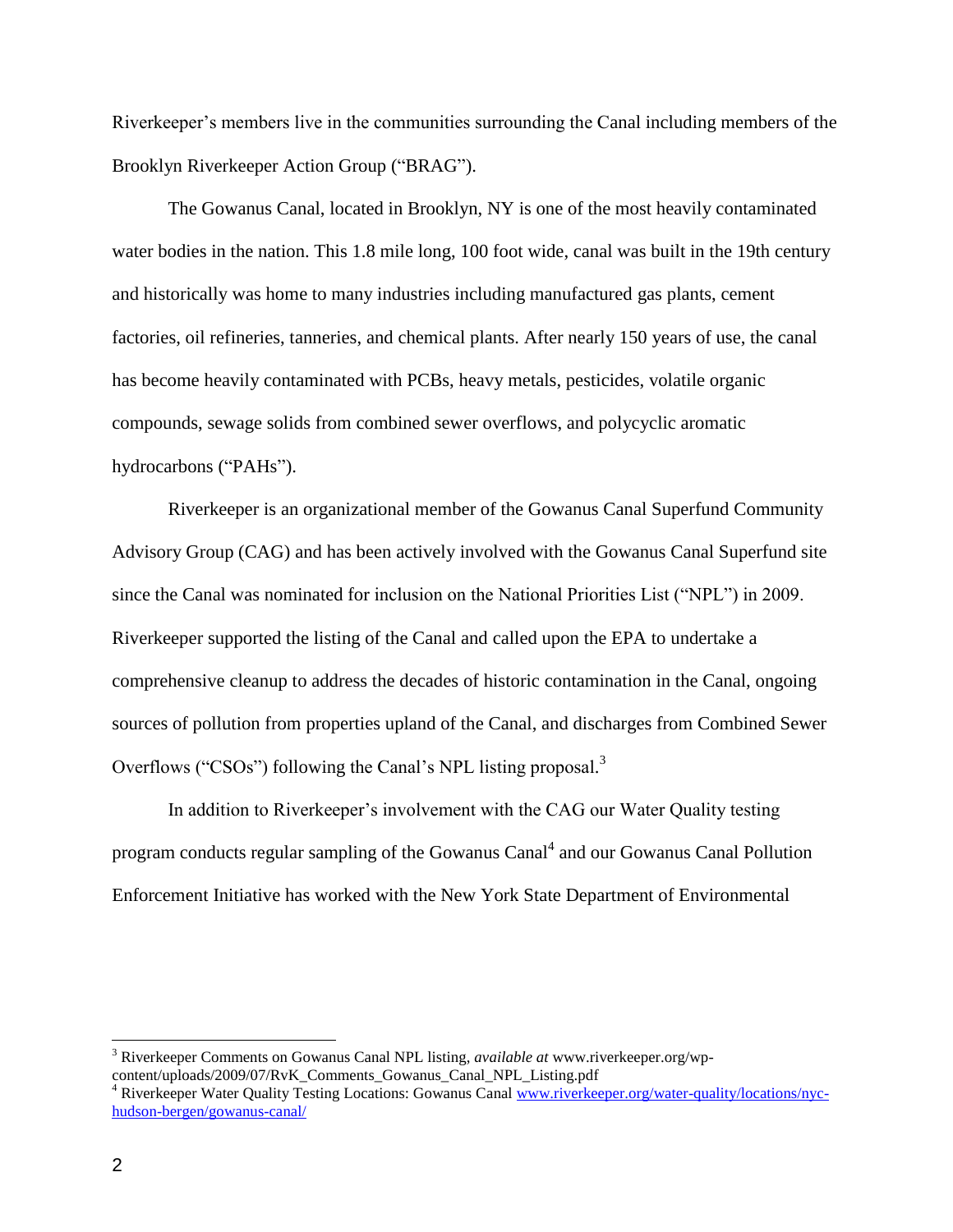Conservation as well as other federal, state, and local agencies to bring environmental law breakers to justice.<sup>5</sup>

### **Comments on Gowanus Canal Proposed Remedial Action Plan**

Riverkeeper supports the PRAP issued by the EPA for the Gowanus Canal Superfund site and commends the Agency for putting forth a comprehensive plan to address multiple sources of legacy and ongoing pollution. The PRAP addresses the many decades' worth of toxic sludge at the Canal's bottom, ongoing pollution from upland sites, and toxic discharges from CSOs. Also critically important to the success of the cleanup is ongoing coordination with the New York State supervised cleanups of the Fulton, Citizen's, and Metropolitan Manufactured Gas Plant ("MGP") sites and other contaminated properties along the canal, coordination with the United States Army Corps on shoreline and bulkhead restoration post cleanup, and Citywide CSO control efforts under the Clean Water Act and the 2012 CSO administrative consent order ("CSO Order") between New York City and the New York State Department of Environmental Conservation ("DEC").

While the EPA's plan takes the critical step of calling for CSO retention for two of the Canal's worst outfalls, many details will not be solidified until the design phase of the Superfund Cleanup and when New York City submits their CSO Long Term Control Plan ("LTCP") in 2015.<sup>6</sup> It is critical for the EPA, New York State, and New York City to work together towards the eventual goal of 100% elimination of CSOs from the Canal and for the EPA to require

 5 <http://www.riverkeeper.org/news-events/news/stop-polluters/pollution-enforcement/victory-in-gowanus-canal/>

<sup>6</sup> Gowanus Canal Proposed Remedial Action Plan (herein after "PRAP") at 19-20.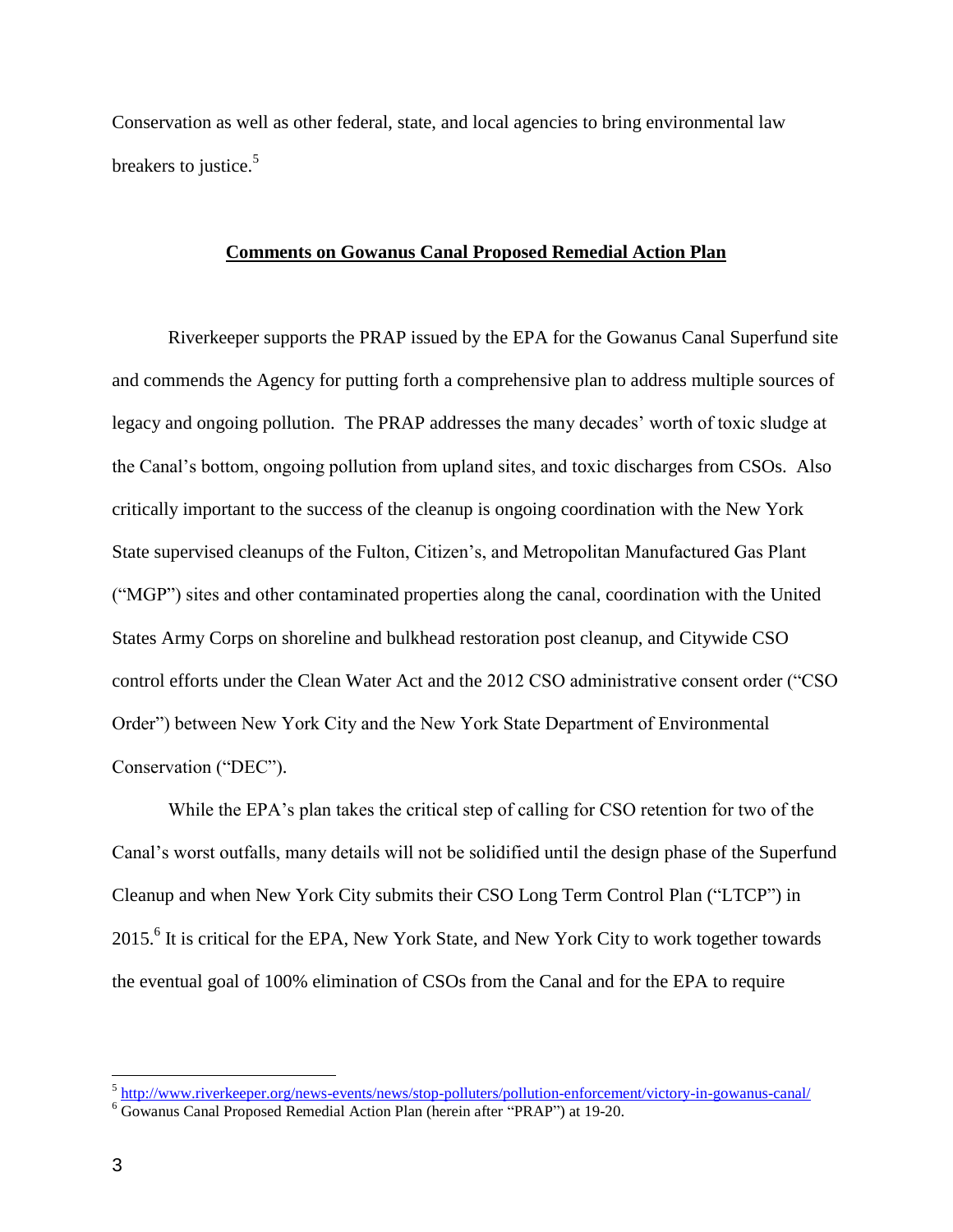sufficient interim CSO control measures to protect the Superfund Remedy once construction begins if prior to implementation of the LTCP.

Since the EPA proposed the Canal for listing on the NPL in 2009 Riverkeeper has been gratified by the Agency's extraordinary level of engagement with the community. Over the course of the past four years the staff of EPA Region 2 has gone to great lengths to work with and educate the community on the Superfund process, while responding to community concerns and desire for a comprehensive cleanup that fully addresses not only legacy contamination, but ongoing discharges from CSOs. The comprehensive nature of the remediation plan set forth in the PRAP reflects this level of engagement. Riverkeeper is also gratified to see the Agency adhere to the timeline for conducting the RI/FS and issuance of a PRAP that was promised to the community when the Canal was added to the NPL in 2010. Riverkeeper looks forward to continuing to work closely with the Agency and other members of the Gowanus CAG during the upcoming Remedial Design and the implementation of the Remedy.

The PRAP addresses contamination of the bottom of the Canal, ongoing contamination from upland sources of pollution, and discusses disposal options for the dredged material. Riverkeeper's comments on each element of the PRAP follow.

#### **1. Remediation of Historic contamination within the Canal**

During ongoing patrols of the Gowanus Canal conducted between 2009 and 2012 Riverkeeper staff has documented the extent of ongoing and historic pollution of the canal. Aerial patrols have revealed oil sheens near the canal's head, floating debris, and patches of floating coal tar wastes. Boat patrols have confirmed that the water in the canal is often a toxic cocktail of sewage, coal tar waste, and other pollutants. Furthermore boat patrols have yielded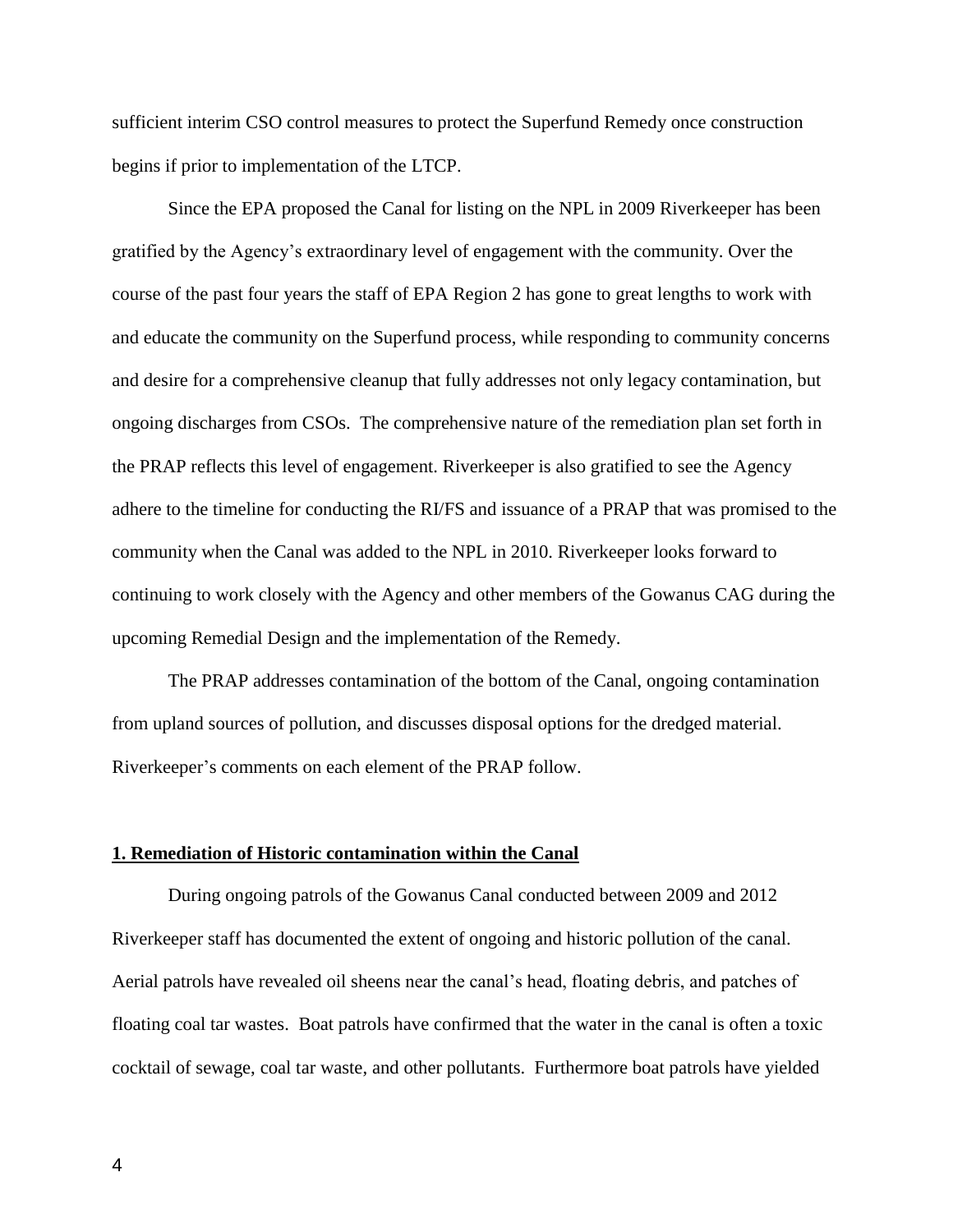evidence of collapsing bulkheads, ongoing dumping of waste and debris, and the continued leaching of pollutants from sediments and the canal's bulkheads.

Through the studies conducted as part of the RI/FS the EPA has confirmed high levels of toxic contamination permeating the length and depth of the Canal from historic and ongoing sources of pollution. The FS presented seven alternatives for remediation of the sediment and fully analyzed the Agency's two preferred alternatives, both of which require the dredging of the entire soft layer of sediment in the bottom of the Canal and the construction of a multi-layered and armored cap.<sup>7</sup>

The PRAP proposes the use of Alternative 7 for the Upper and Middle sections of the Canal (labeled as Remediation Target Areas ("RTA") 1 and  $2<sup>8</sup>$ ). This alternative involves dredging of the soft sediment column, targeted use of in-situ stabilization ("ISS") of native sediment in areas with potential for upward nonaqueous phase liquid ("NAPL") migration, and construction of a cap with treatment, isolation and armor layers. The EPA is proposing Alternative 5 (dredge entire soft sediment column and cap with treatment, isolation and armor layers) for the Lower Reach of the Canal (RTA 3).<sup>9</sup>

Given the extent and pervasive nature of the contamination in the bottom of the Canal, Riverkeeper supports the EPA's determination to dredge the entire layer of accumulated "soft sediments" which have built up to as much as 10 feet thick on top of the native sediments that formed the original Gowanus Creek. PAHs, metals and PCBs are only found in the soft sediment at concentrations that pose a threat to human health and the environment.<sup>10</sup> In addition

<sup>7</sup> PRAP at 18.

<sup>8</sup> *Id.* at 30.

<sup>9</sup> *Id.*

<sup>10</sup> *Id.* at 31.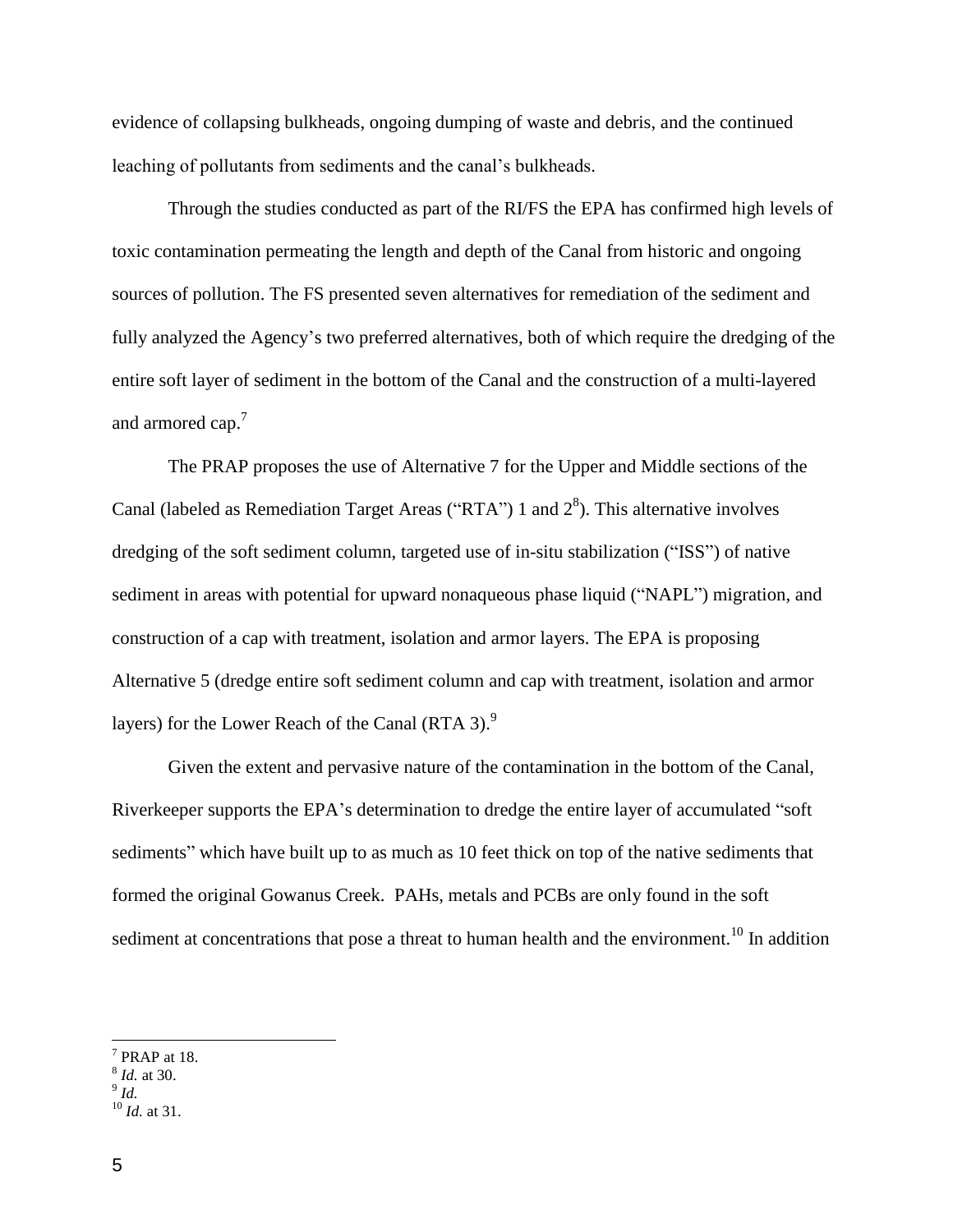given that the NAPL contamination extends into the native sediment to a depth of 100 feet in certain areas the total remediation of the historic NAPL contamination is not technically feasible.

The PRAP will remove the pervasive and highly contaminated soft sediment layer and will prevent future NAPL recontamination through the use of stabilization agents and a multilayer armored cap. In conjunction with long term monitoring to ensure that the integrity of the cap is maintained and the permanent measures to protect the remedy from recontamination from upland sources and CSOs (as discussed below), the Remedy proposed by the EPA in the PRAP will be effective in meeting the goals of remediating the 150 years of historic and ongoing contamination in the Canal and returning this long neglected waterway to the community.

### **2. Control of Upland sources of pollution**

The long term success of the Remedy set forth in the PRAP is closely tied with efforts to halt ongoing sources of contamination that have the potential to recontaminate the Canal. The RI/FS found that the greatest sources of ongoing contamination are the three former Manufactured Gas Plant ("MGP") sites, toxic discharges from CSOs, leaching of contamination from other properties along the Canal, and unpermitted discharge pipes.<sup>11</sup>

#### **a. Remediation of the Manufactured Gas Plant Sites**

Riverkeeper has been encouraged by the efforts that the DEC and National Grid have made to coordinate the remediation schedules and work at the three MGP sites with the Superfund cleanup. Many details are still in development regarding interim pollution control measures and the long term cleanup of these sites so it is crucial for the EPA to take the lead on continued coordination between the federal and state cleanups as Remedial Design progresses. The EPA must also reserve all rights to add the MGP cleanups under the umbrella of the

<sup>11</sup> *Id.* at 19.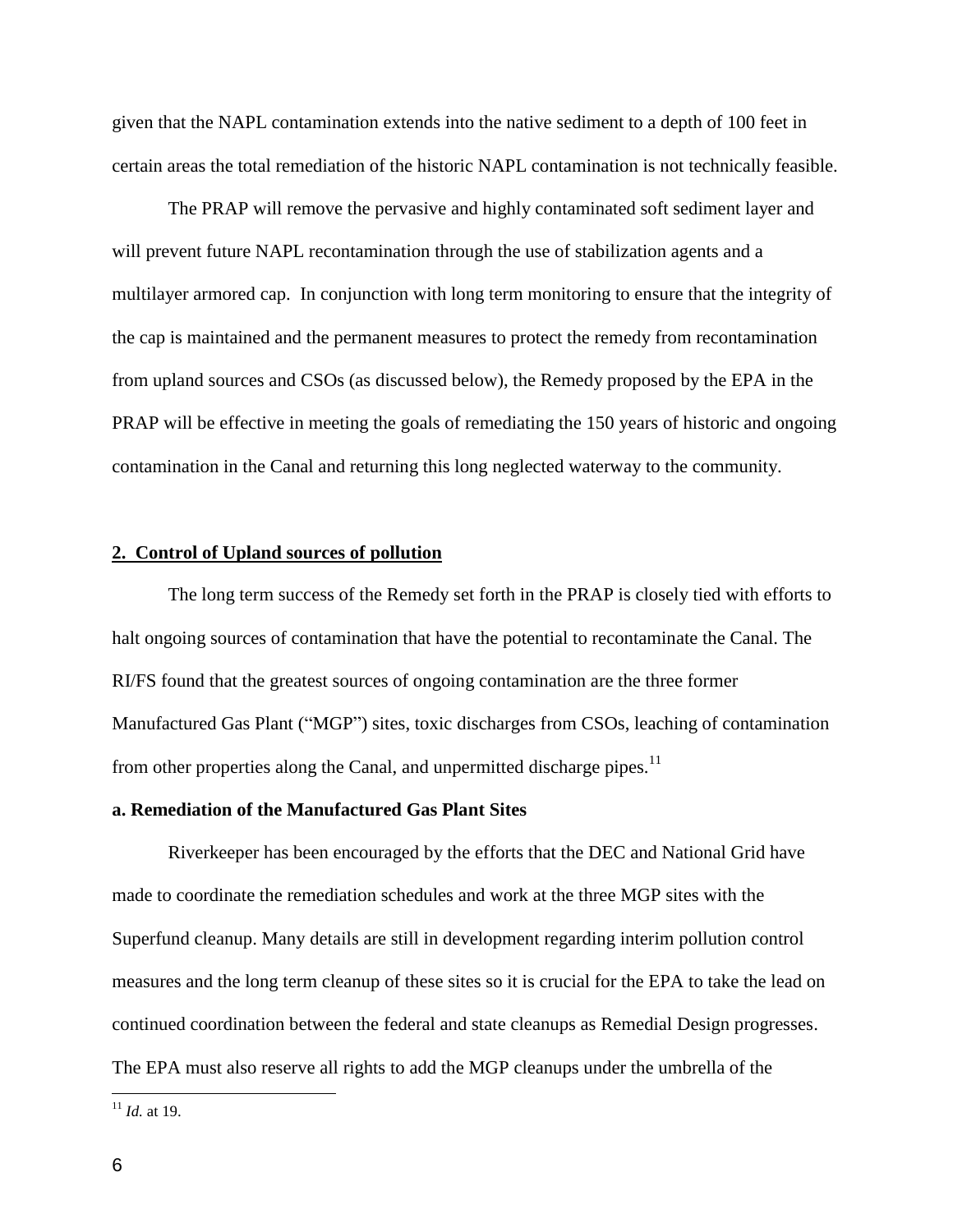Superfund cleanup if progress on these sites begins to lag behind what is needed to achieve the full timely implementation of the Superfund Remedy.

## **b. Combined Sewer Overflows**

Riverkeeper along with our partners such as the Natural Resources Defense Council and the SWIM Coalition have been involved for many years in citywide efforts to ensure that New York City lives up to the requirements of the Clean Water Act and takes critical measures to reduce the more than 30 billion gallons per year of sewage that overflows into waterways that surround the City. Riverkeeper supports to 2012 CSO administrative consent order ("CSO Order") between New York City and DEC which mandates the development of the LTCPs as well as specific requirements for grey and green infrastructure projects.<sup>12</sup> Riverkeeper strongly believes that nothing in the CSO order precludes New York City from implementing additional CSO controls beyond what is mandated through the LTCP development process or in any way diminishes EPA's authority under Superfund to address toxics being discharged to the Canal and protect the long term viability of the selected Remedy.

The PRAP and Feasibility Study Report addendum present scientifically and legally sound reasoning for why it is crucial for the Superfund Remedy to include measures to reduce toxic CSO discharges from outfalls RH-034 and OH-007 (which represent 97% of overall CSO discharges into the Canal<sup>13</sup>). When combined with CSO reductions and infrastructure upgrades required under the CSO LTCP the overall reductions in CSOs are projected to be significant (approximately  $58 - 74\%$ ).<sup>14</sup>

<sup>12</sup> *See*, [www.riverkeeper.org/news-events/news/stop-polluters/nyc-cso-order-1203/](http://www.riverkeeper.org/news-events/news/stop-polluters/nyc-cso-order-1203/)

 $<sup>13</sup>$ Currently 4 CSOs contribute 95% of all discharges to the Canal. Following the infrastructure upgrades required</sup> under the Gowanus Canal Waterbody Watershed Plan OH-007 and RH-034 will account for 97% of all discharges. PRAP at 4.

 $14$  PRAP at 30-31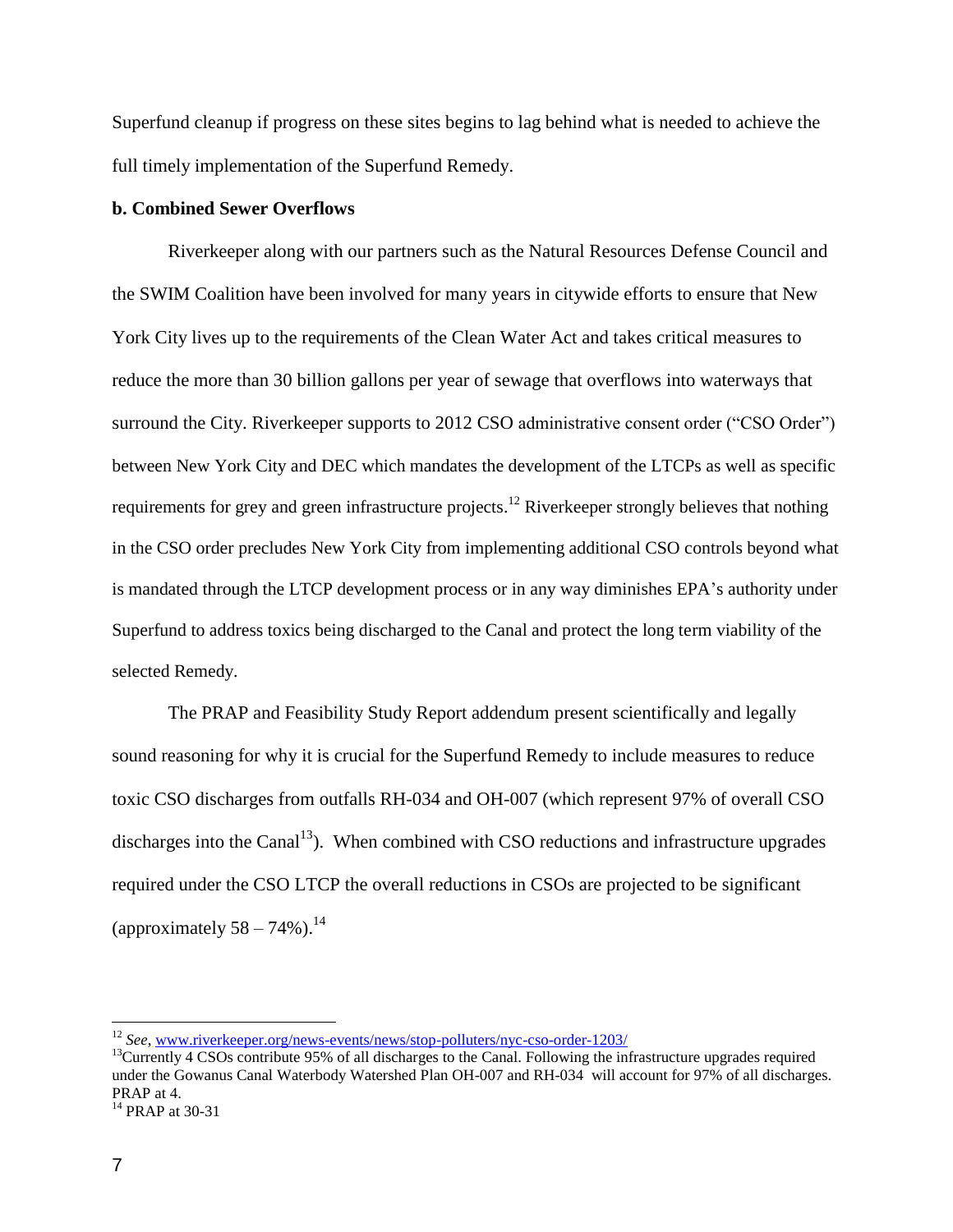The studies conducted as part of the Remedial Investigation and Feasibility Study (RI/FS) found that wet weather CSO discharges contained VOCs, PAHs, PCBs, pesticides and metals. In addition residual sediment samples collected from the CSO pipes contained VOCs, PAHs, PCBs, pesticides and metals that could be mobilized and discharged to the canal during CSO overflow events.<sup>15</sup> The two outfalls identified by the EPA for the installation of control measures also contribute significantly to the sedimentation of the Canal.<sup>16</sup> Significant reductions in discharges from these outfalls are crucial to ensuring the integrity of the remedy.

Riverkeeper strongly supports the EPA's continued position that controlling CSOs is an essential part of the Gowanus canal cleanup. Development of the additional controls that would reduce CSOs by 58 – 74% is a significant step forward, but many details are still unknown and it is essential for the EPA to insist upon retention as the primary means of meeting the EPAs defined remedial performance goals<sup>17</sup> during the Remedial Design and the development of the Gowanus LTCP.

As detailed in the PRAP the Agency screened out various CSO control measures for CSOs OH-007 and RH-034 (including no action; optimization of existing trap chamber in CSO OH-007; constructing a CSO sediment trap at CSO RH-034; silt curtains and/or netting facilities, maintenance dredging; sewer cleaning and CSO storage<sup>18</sup>). The PRAP concluded that to ensure continued protection of the Superfund Remedy that permanent CSO sediment controls would be required to capture twice the amount of the "first flush".<sup>19</sup> It is estimated that this would capture 40% of the overall discharge volume and 60%-120% of the PAH load of the baseline storm event.

<sup>18</sup> *Id.* at 19.

 $\overline{a}$  $15$  PRAP at 9

<sup>16</sup> *Id.* at 11.

<sup>17</sup> *Id.* at 20.

<sup>19</sup> *Id.*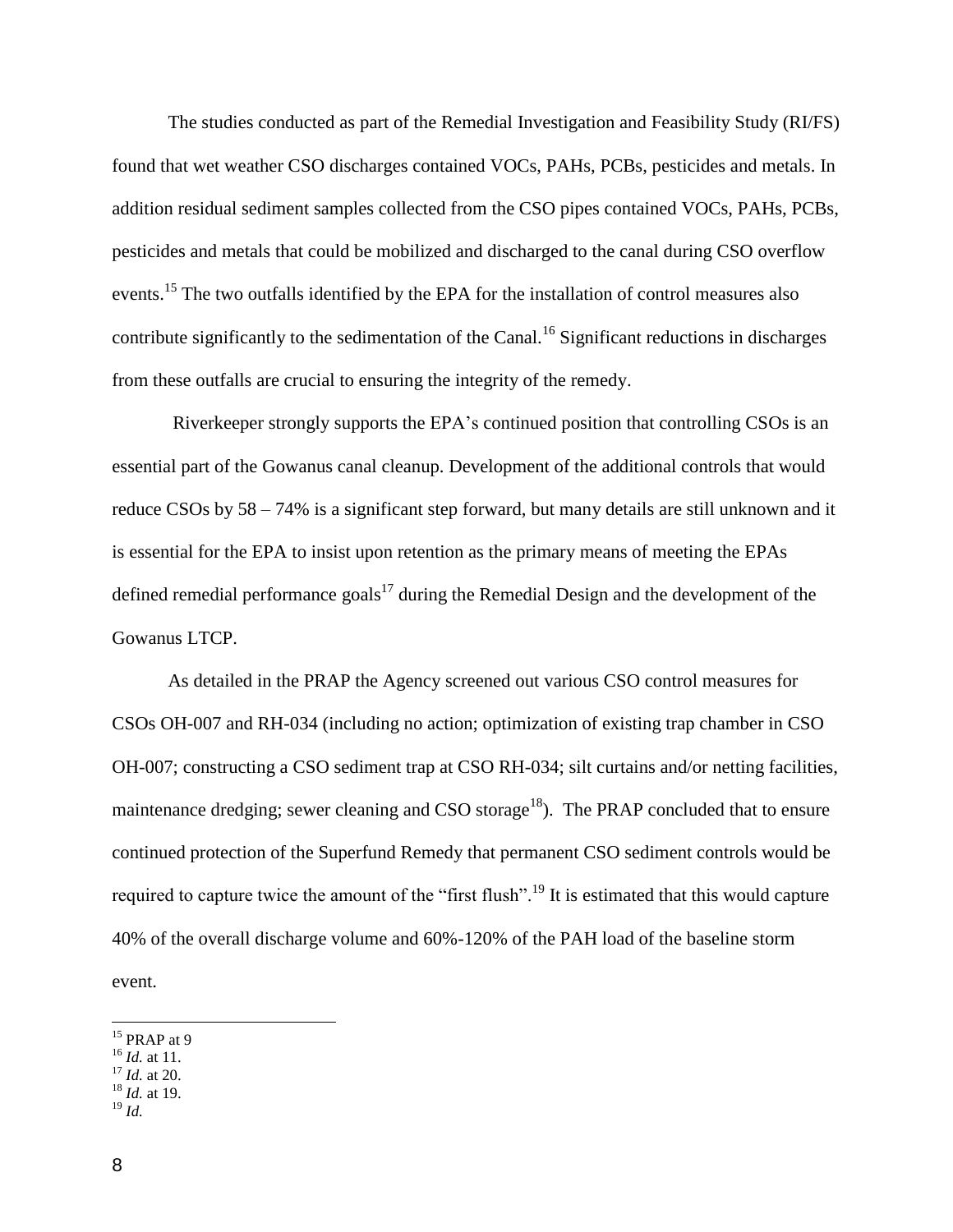Although the PRAP details the PAH load reductions that would be achieved through the capture of twice the "first flush" there are no estimates of reductions in the other contaminants contained in the discharge such as VOCs, PAHs, PCBs, pesticides and metals. Riverkeeper suggests that the EPA quantify the reductions in these additional contaminants and analyze whether additional CSO capture may be required to fully protect the remedy from discharges of these toxics.

In the PRAP that EPA has committed to work with New York City and the DEC as part of the development of the LTCP to achieve remedial goals in a cost-effective manner that is both protective of the Superfund Remedy and the Clean Water Act's requirement to meet Water Quality Standards for the waterbody's "highest attainable use." With the implementation of the Superfund Remedy it is anticipated that greater recreational and ecological uses of the Canal will be attainable beyond the current classification under the State's water quality classification system.

Riverkeeper commends the EPA for their stated commitment to require significant CSO reductions that will be protective of the Superfund Remedy while working with NYC and the DEC to integrate Remedy design and planning with the development of the LTCP.

#### **3. Proposed Confined Disposal Facility and other disposal issues**

Because of the varying levels of contamination within the sediments proposed to be dredged from the Canal, the PRAP proposes the use of several methods to treat and dispose of contaminated sediments from RTAs 1-3.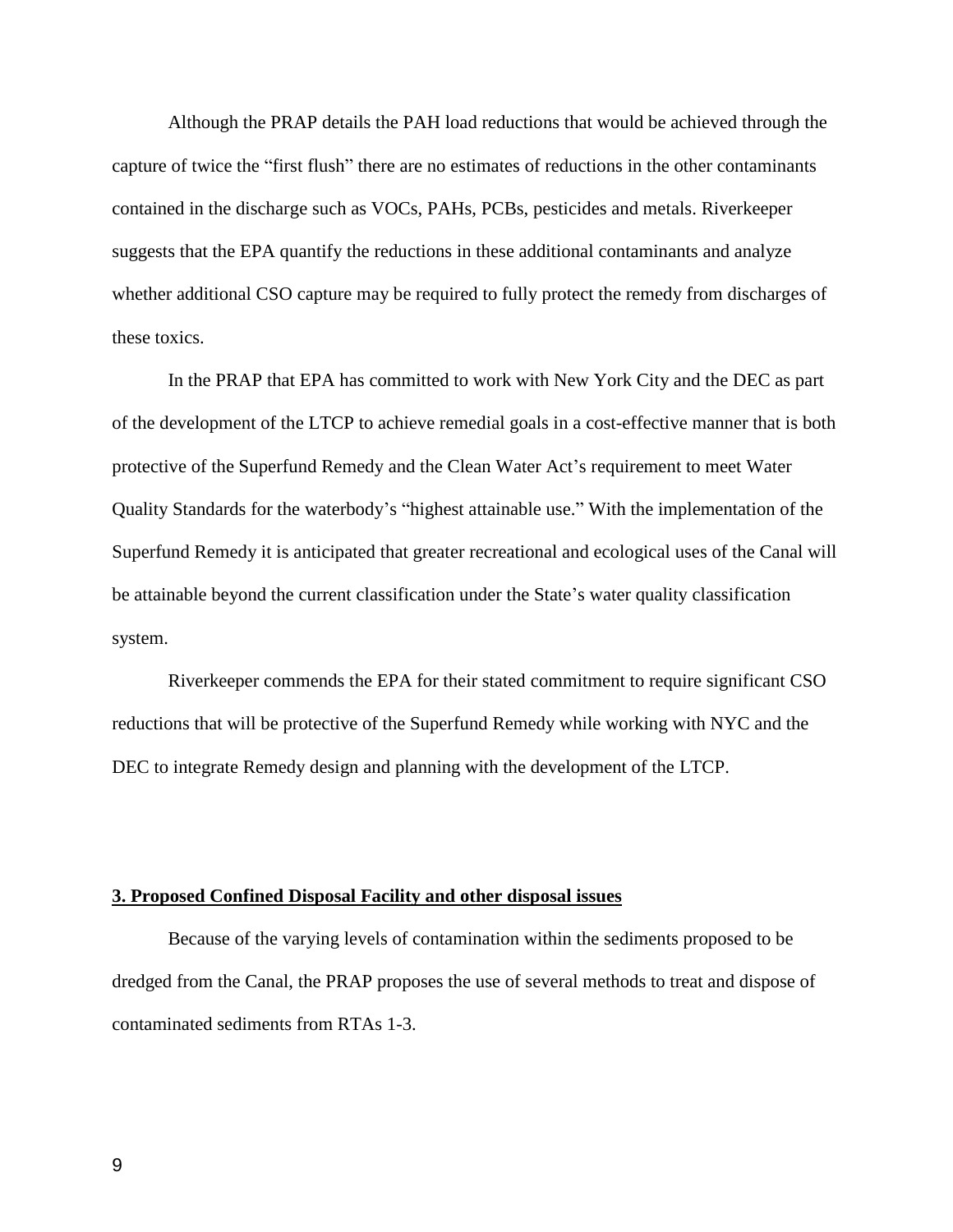### **a. Proposed Red Hook CDF**

One of the options that the Agency has proposed is for the least contaminated sediments from RTA 3 to be treated and disposed of utilizing a Confined Disposal Facility ("CDF") constructed in Red Hook. The EPA has stated that any proposal to utilize such a facility would be subject to acceptance by the community.<sup>20</sup> Although it appears that the construction of a CDF would be technically feasible and likely protective of the environment the EPA has not presented enough detailed information on the design of any potential CDF for Riverkeeper to fully evaluate any potential impacts. In addition many members of the Red Hook community have expressed opposition to the proposed CDF and significant concern regarding potential impacts to the community.

Although there has been some support within Red Hook for the CDF, with a significant level of opposition it cannot be said that the community accepts this proposal. The EPA should not construct the CDF given the lack of community acceptance.

### **b. Dewatering and offsite treatment and disposal of dredge material**

The PRAP proposes offsite incineration (thermal desorption) and beneficial reuse for NAPL impacted sediments from RTAs 1 and 2 and offsite stabilization and beneficial reuse for non-NAPL impacted sediments from RTA 1 and 3 (if no CDF is constructed).<sup>21</sup> For all options dredge material would need to be dewatered prior to disposal.

EPA staff has stated during public meetings that the details of any required dredge material dewatering will be addressed during Remedial Design. Riverkeeper looks forward to engaging with EPA staff during the Remedial Design to further define how this will be

 $20$  PRAP at 30.

 $^{21}$  *Id.*